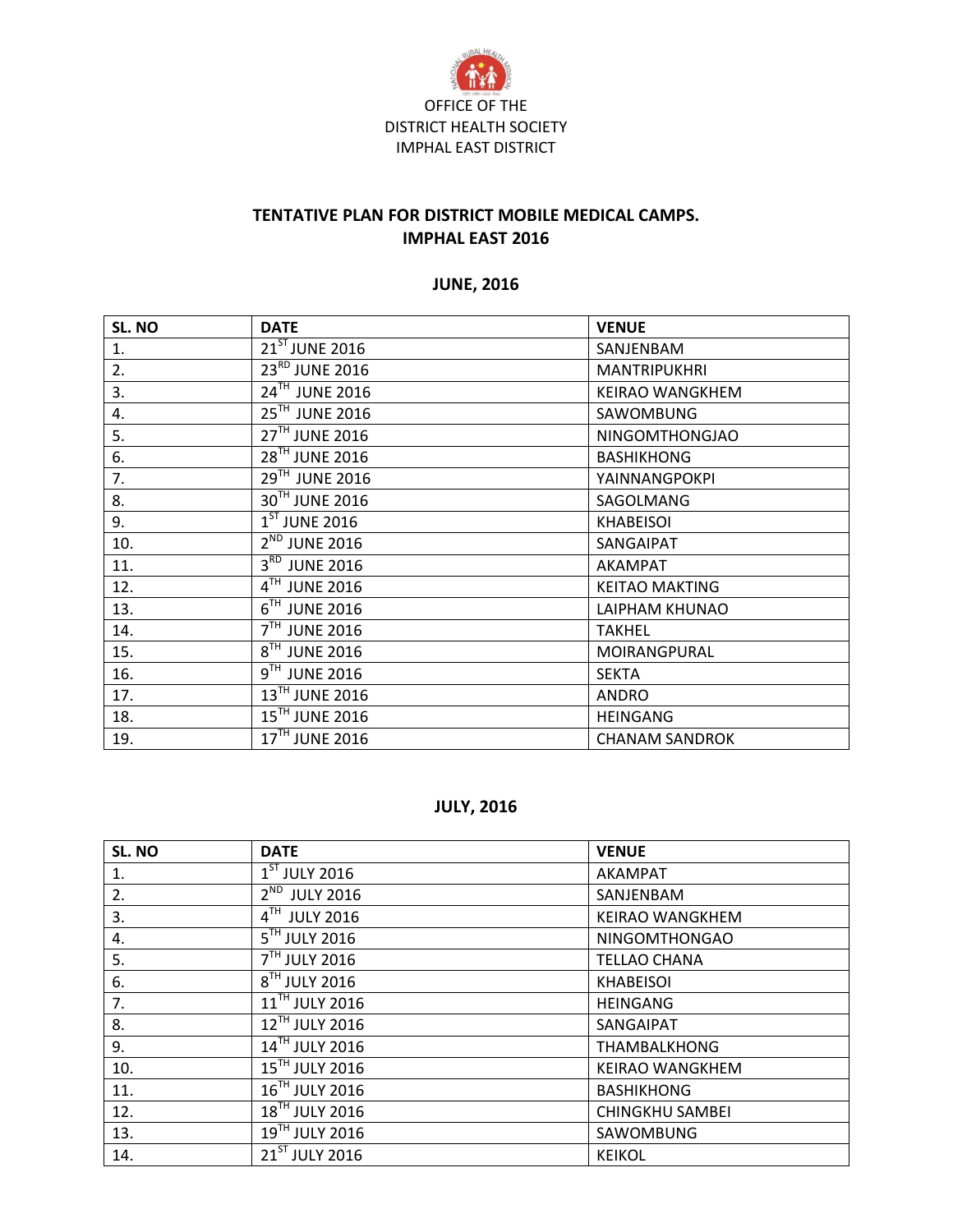| 15. | $123^{\text{RD}}$ JULY 2016  | KEIRAOMAKTING         |
|-----|------------------------------|-----------------------|
| 16. | 25TH JULY 2016               | <b>ACHANBIGEI</b>     |
| 17. | $26$ <sup>TH</sup> JULY 2016 | <b>THAMBALKHONG</b>   |
| 18. | $27^{\text{TH}}$ JULY 2016   | LAMLAI                |
| 19. | $29^{\text{TH}}$ JULY 2016   | <b>KEIRANG MEITEI</b> |
| 20. | $30^{\text{TH}}$ JULY 2016   | <b>ANDRO</b>          |

## **AUGUST, 2016**

| SL. NO | <b>DATE</b>                            | <b>VENUE</b>               |
|--------|----------------------------------------|----------------------------|
| 1.     | $1ST$ AUGUST 2016                      | YAINGANGPOKPI              |
| 2.     | $2^{ND}$ AUGUST 2016                   | <b>KONGBA</b>              |
| 3.     | 4TH AUGUST 2016                        | YAMBEM                     |
| 4.     | $\overline{5}^{\text{TH}}$ AUGUST 2016 | <b>MINUTHONG</b>           |
| 5.     | 6TH AUGUST 2016                        | <b>KHABEISOI</b>           |
| 6.     | 8 <sup>TH</sup> AUGUST 2016            | <b>NONGREN</b>             |
| 7.     | $9TH$ AUGUST 2016                      | <b>WAITHOU CHIROO</b>      |
| 8.     | $11$ <sup>TH</sup> AUGUST 2016         | SAGOLMANG                  |
| 9.     | 12 <sup>TH</sup> AUGUST 2016           | <b>KANGLA SEPHAI</b>       |
| 10.    | 16TH AUGUST 2016                       | <b>IRILBUNG</b>            |
| 11.    | 17 <sup>TH</sup> AUGUST 2016           | <b>OKSU</b>                |
| 12.    | $19TH$ AUGUST 2016                     | YUMNAM KHUNOU              |
| 13.    | 20TH AUGUST 2016                       | <b>KEIBI</b>               |
| 14.    | 22 <sup>ND</sup> AUGUST 2016           | <b>KAIRANG MEITEI</b>      |
| 15.    | 23 <sup>RD</sup> AUGUST 2016           | <b>KYAMGEI KHAGI BAZAR</b> |
| 16.    | $24^{\text{TH}}$ AUGUST 2016           | <b>ANGTHA</b>              |
| 17.    | 26TH AUGUST 2016                       | <b>UCHEKON</b>             |
| 18.    | 27 <sup>TH</sup> AUGUST 2016           | <b>SEKTA</b>               |
| 19.    | 29TH AUGUST 2016                       | SEIJANG                    |
| 20.    | 30TH AUGUST 2016                       | <b>KHURAI</b>              |

# **SEPTEMBER, 2016**

| SL. NO | <b>DATE</b>                     | <b>VENUE</b>          |
|--------|---------------------------------|-----------------------|
|        | $1ST$ SEPTEMBER 2016            | <b>NAHARUP MAKHA</b>  |
| 2.     | 3 <sup>RD</sup> SEPTEMBER 2016  | <b>HUIKAP</b>         |
| 3.     | 5 <sup>TH</sup> SEPTEMBER 2016  | <b>BASHIKHONG</b>     |
| 4.     | 6 <sup>IH</sup> SEPTEMBER 2016  | <b>KYAMGEI MUSLIM</b> |
| 5.     | 7 <sup>TH</sup> SEPTEMBER 2016  | <b>ACHENBIGEI</b>     |
| 6.     | 8 <sup>TH</sup> SEPTEMBER 2016  | <b>CHANAM SANDROK</b> |
| 7.     | 9TH SEPTEMBER 2016              | MOIRANGPURAL          |
| 8.     | 13TH SEPTEMBER 2016             | SANJENBAM             |
| 9.     | 14TH SEPTEMBER 2016             | <b>TOP CHINGTHA</b>   |
| 10.    | 16 <sup>TH</sup> SEPTEMBER 2016 | LAMLAI                |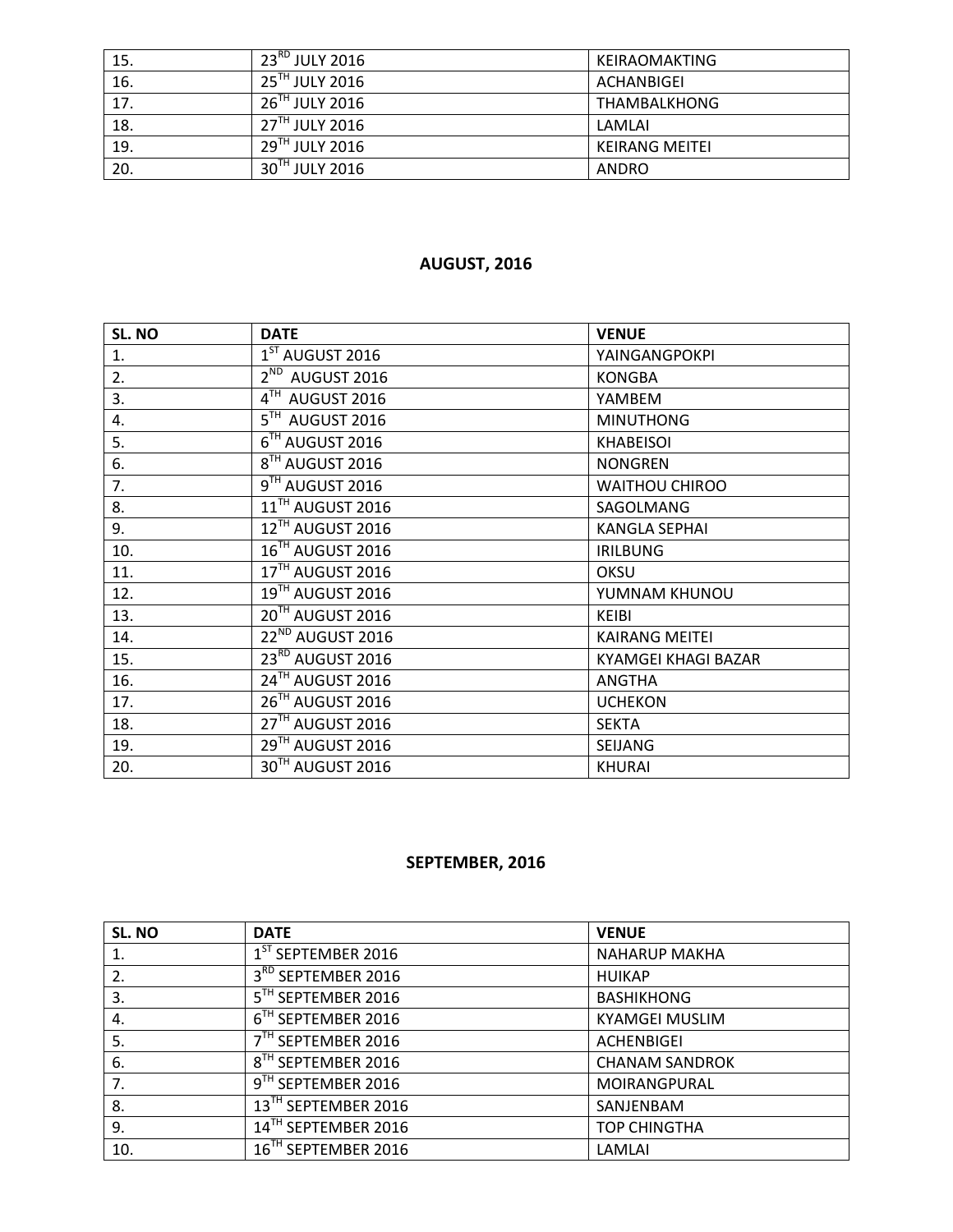| 11. | 17TH SEPTEMBER 2016             | ACHANBEGAI            |
|-----|---------------------------------|-----------------------|
| 12. | 19TH SEPTEMBER 2016             | <b>SEKTA</b>          |
| 13. | 20TH SEPTEMBER 2016             | YAINGANGPOKPI         |
| 14. | 22 <sup>ND</sup> SEPTEMBER 2016 | <b>KEIRAOMAKTING</b>  |
| 15. | 23 <sup>RD</sup> SEPTEMBER 2016 | KHURAI LAIWANGMA      |
| 16. | 24TH SEPTEMBER 2016             | NONGPOK KEITHELNGANBI |
| 17. | 26 <sup>TH</sup> SEPTEMBER 2016 | KEIBI                 |
| 18. | 27 <sup>TH</sup> SEPTEMBER 2016 | SANGAIPAT             |
| 19. | 28 <sup>TH</sup> SEPTEMBER 2016 | LUWANGSANGBAM         |
| 20. | 29TH SEPTEMBER 2016             | <b>IRILBUNG</b>       |

### **OCTOBER, 2016**

| SL. NO | <b>DATE</b>                              | <b>VENUE</b>           |
|--------|------------------------------------------|------------------------|
| 1.     | $1ST$ OCTOBER 2016                       | YAINGANGPOKPI          |
| 2.     | 3 <sup>RD</sup> OCTOBER 2016             | MANTRIPUKHRI           |
| 3.     | 4TH OCTOBER 2016                         | <b>KONGBA</b>          |
| 4.     | 6 <sup>TH</sup> OCTOBER 2016             | <b>HEINGANG</b>        |
| 5.     | 7 <sup>TH</sup> OCTOBER 2016             | <b>TELLOU CHANA</b>    |
| 6.     | 10TH OCTOBER 2016                        | <b>KHABEISOI</b>       |
| 7.     | $\overline{11}^{\text{TH}}$ OCTOBER 2016 | <b>CHINGKHU SAMBEI</b> |
| 8.     | 13TH OCTOBER 2016                        | <b>KANGLA SEPHAI</b>   |
| 9.     | 14TH OCTOBER 2016                        | YUMNAM KHUNAO          |
| 10.    | 15TH OCTOBER 2016                        | <b>TOP CHINGTHA</b>    |
| 11.    | 17TH OCTOBER 2016                        | <b>TAKHEL</b>          |
| 12.    | 18 <sup>TH</sup> OCTOBER 2016            | <b>HEINGANG</b>        |
| 13.    | 20TH OCTOBER 2016                        | <b>UCHEKON</b>         |
| 14.    | 21ST OCTOBER 2016                        | LUWANGSANGBAM          |
| 15.    | 22 <sup>ND</sup> OCTOBER 2016            | <b>IRILBUNG</b>        |
| 16.    | 24TH OCTOBER 2016                        | SANJEMBAM              |
| 17.    | 25TH OCTOBER 2016                        | KHURAI SAJO LEIKAI     |
| 18.    | 26TH OCTOBER 2016                        | <b>ANDRO</b>           |
| 19.    | 28 <sup>™</sup> OCTOBER 2016             | <b>KAIRANG</b>         |

### **NOVEMBER, 2016**

| SL. NO | <b>DATE</b>                    | <b>VENUE</b>           |
|--------|--------------------------------|------------------------|
| 1.     | 2 <sup>ND</sup> NOVEMBER 2016  | <b>KEIRAO WANGKHEM</b> |
| 2.     | 3RD NOVEMBER 2016              | LAIPHAM KHUNAO         |
| 3.     | 4TH NOVEMBER 2016              | MOIRANGKAMPU           |
| 4.     | 5TH NOVEMBER 2016              | <b>KAIRANG MEITEI</b>  |
| 5.     | 7 <sup>TH</sup> NOVEMBER 2016  | <b>KONGBA</b>          |
| 6.     | 8 <sup>TH</sup> NOVEMBER 2016  | <b>IRILBUNG</b>        |
| 7.     | 10TH NOVEMBER 2016             | SANJEMBAM              |
| 8.     | 11 <sup>TH</sup> NOVEMBER 2016 | <b>WAITHAO</b>         |
| 9.     | 14TH NOVEMBER 2016             | <b>ACHANBIGEI</b>      |